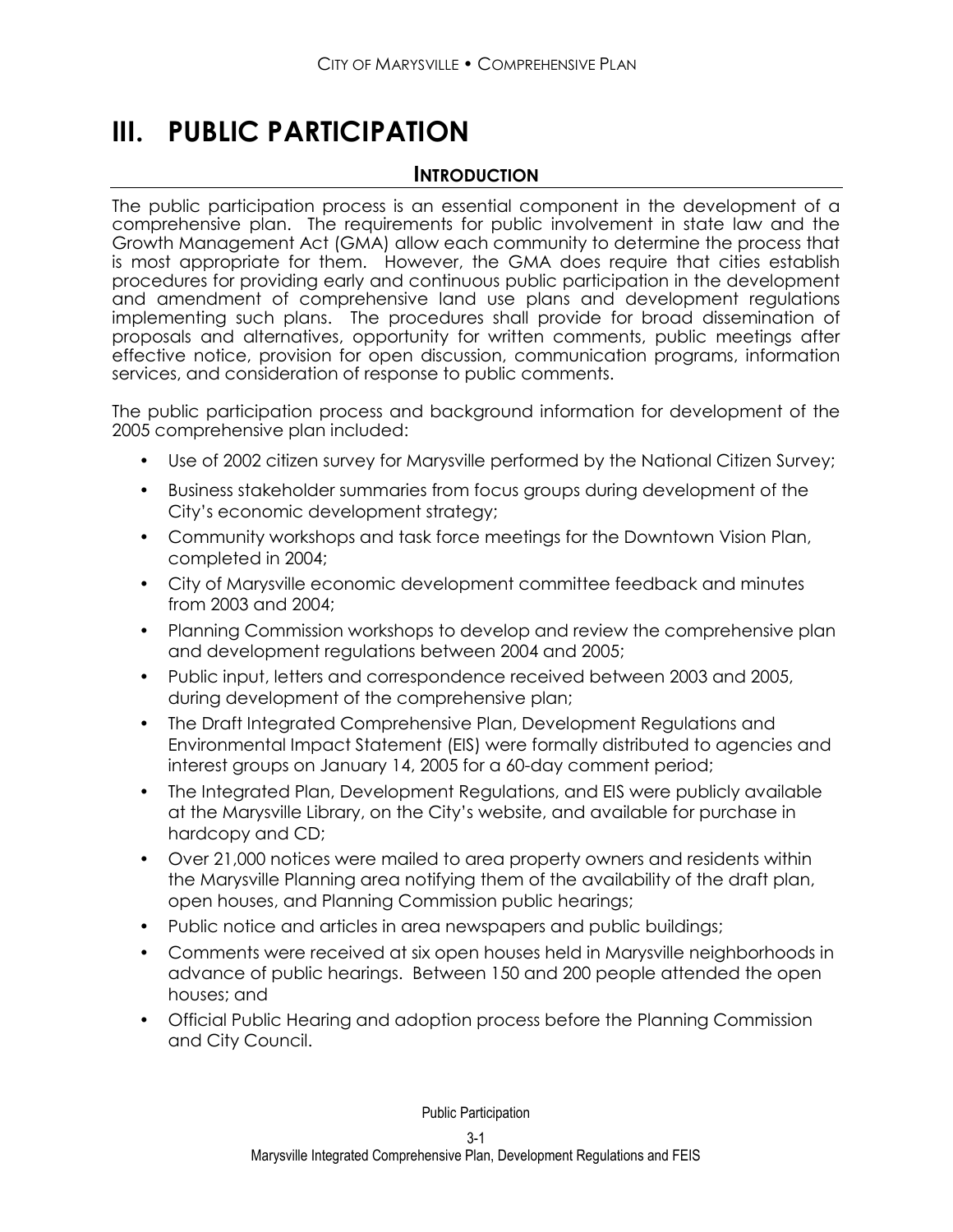The public participation process and background information for the 2015 comprehensive plan update included:

- Planning Commission workshops to develop and review the comprehensive plan and development regulation between 2013 and 2015;
- Public input, letters and correspondence received between 2013 and 2005, during development of the comprehensive plan;
- An Addendum to the Draft Integrated Comprehensive Plan, Development Regulations and Environmental Impact Statement (EIS) was formally distributed to the Department of Commerce and agencies for a 60-day comment period on May 26, 2014;
- The Addendum was made publicly available at the Marysville Library, on the City's website, and available at the Community Development offices;
- Public notice was posted in area newspapers, public buildings, and on the City's public webpage;
- Comments on the development of the Lakewood Master Plan were received at open house(s) in advance of public hearings; and
- Official Public Hearing and adoption process before the Planning Commission and City Council.

# **A. PUBLIC WORKSHOPS AND COMMUNITY MEETINGS**

Public workshops and presentations were made by city staff and the consultants. These included presentations made at numerous workshops held for the general public. During development of the 2005 Comprehensive Plan, Community Meetings were held in locations throughout the Urban Growth Area to obtain comments and direction from the various areas covered in the plan. With the 2015 Comprehensive Plan update, workshops were held before the Planning Commission; however, neighborhood community meetings were limited to the Lakewood Neighborhood as no major land use changes were anticipated within other neighborhoods.

## **B. PLANNING COMMISSION AND CITY COUNCIL**

Throughout the research, drafting and finalizing of the 2005 Comprehensive Plan, and the 2015 Comprehensive Plan update, City staff met with the Planning Commission. With the development of the 2005 Comprehensive Plan, two joint workshops were held with the Planning Commission and the City Council in the process of developing the concept, and reviewing the direction of the Comprehensive Plan. The public frequently attended these presentations and workshops. Public comment was taken and incorporated into the comprehensive plan document.

## **C. SEPARATE PROCESSES**

Various elements of the plan were developed and updated between 2002 and 2004 and are incorporated into the Comprehensive Plan by reference, or in part following review and amendments for consistency with the overall plan. These included the Transportation Element and the Economic Development Element. The Parks & Recreation Element was updated as part of the Comprehensive Plan Update but entailed additional public participation as part of its update. The public involvement efforts of each element are hereby described.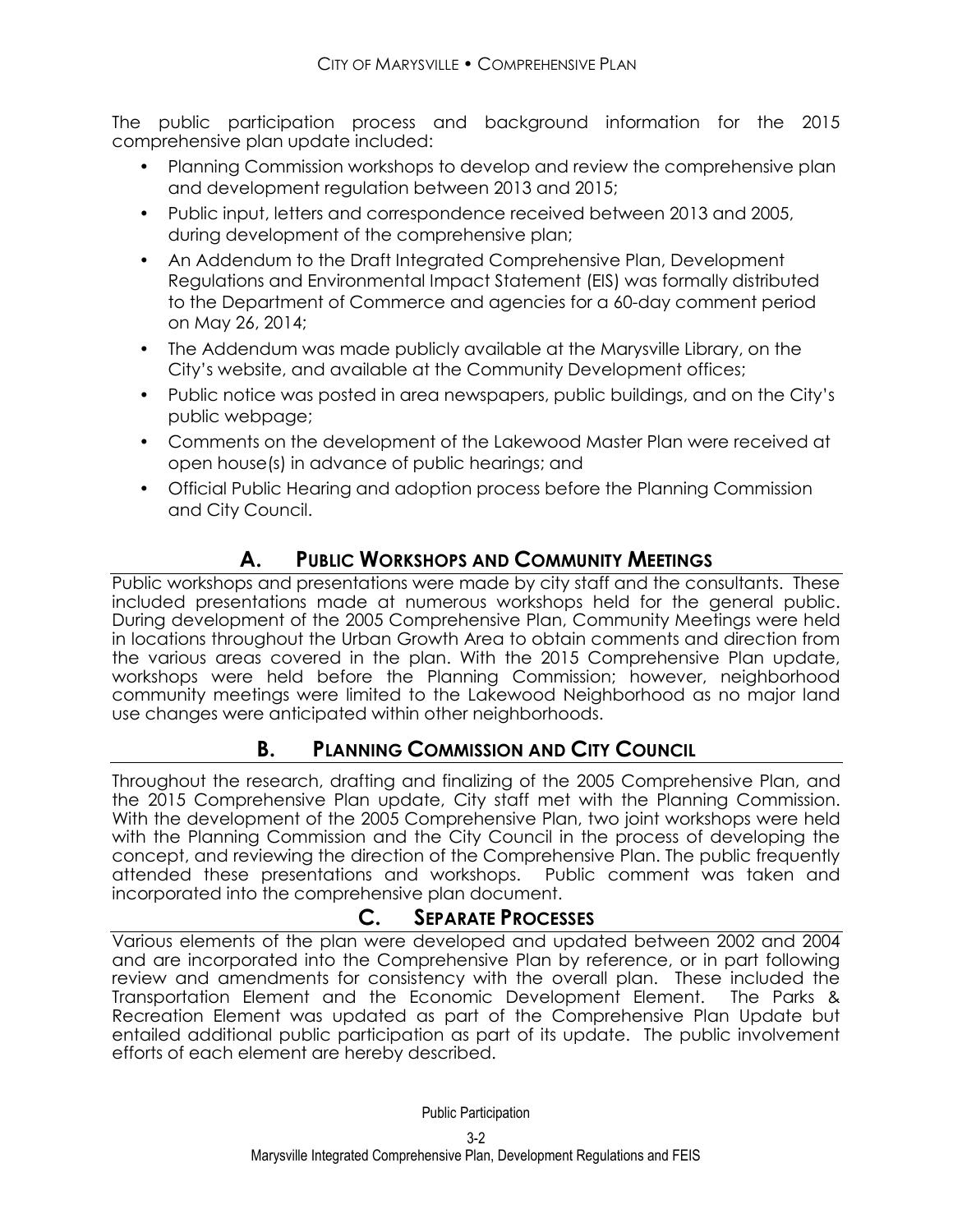#### **Transportation**

Through development of the draft plan, between 2001 and 2003, the consultants and staff met with the Public Works committee to prioritize planned improvements and review the draft transportation plan. Public workshops and hearings were held with the Marysville Planning Commission in 2002. With the 2015 update, public workshops and hearing were held with the Marysville Planning Commission in 2015. The Marysville City Council held workshops and a public hearing to adopt the Transportation Plan in January 2003, and July 2015 for the 2015 update.

#### **Parks and Open Space**

The Parks and Recreation element updates in 2005 and 2015 each included a community survey on parks and recreation facilities and services. The draft plan was reviewed by the Parks and Recreation Board prior to workshops with the Marysville Planning Commission as part of the Comprehensive Plan workshops and hearings.

#### **Economic Development**

The Economic Development Plan for the City was developed under the leadership of the Marysville City Council and Administration. The consultants Gardner/Johnson employed focus groups to identify key issues for the City related to economic development. Implementation of the plan included creation of various economic development committees to address key areas including: 1) Image and Identity, 2) Business Attraction and Retention, 3) Land Use, Permitting and Infrastructure, 4) Tourism & Recreation, and 5) Workforce Education and Training. The committees are composed of business and citizen representatives, city appointed and elected officials, and staff. With the 2015 Comprehensive Plan update, the direction of the Economic Element remains the same; however, Economic Development Element was updated to reflect current wage, employment, and other economic conditions.

## **D. AMENDMENTS**

The public participation process for amendments to the Comprehensive Plan will consist of the following actions:

- Notice of proposed amendments by publication in newspaper of general circulation, and solicitation of public input, letters, and correspondence. Notice may also be provided by posting at public buildings, the city local access cable channel, city newsletter, and/ or city website, etc.;
- The Community Development Department conducts an initial review and evaluation of proposed amendments and assesses the extent of review that is required under the State Environmental Policy Act (SEPA) prior to planning commission and/or city council action. Distribute any SEPA decisions to agencies and interest groups as necessary;
- Planning Commission workshops to develop and review amendments to the comprehensive plan;
- Proposed amendments are available for review in the project file at the Community Development Department and may also be available via the City's website;